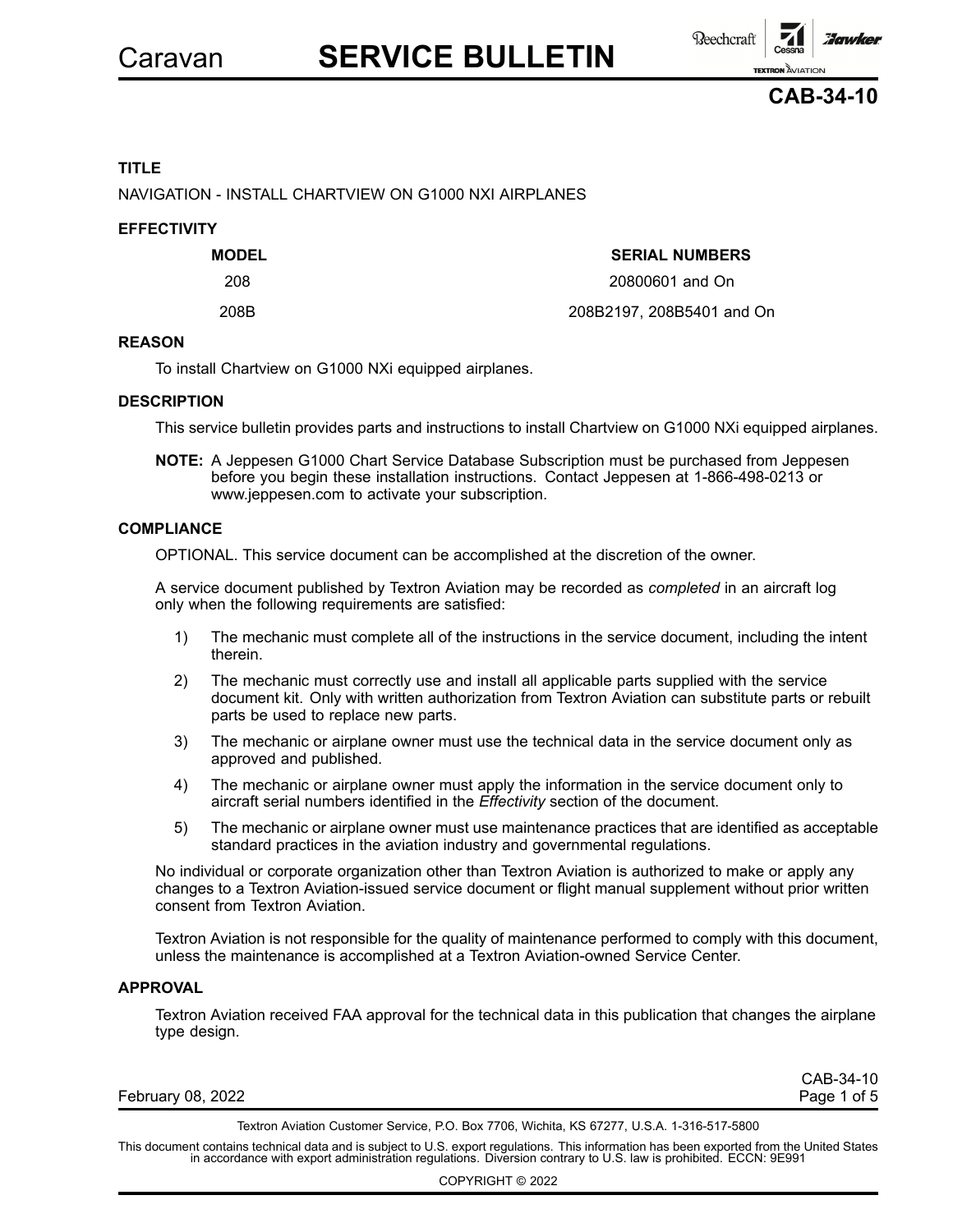# Caravan **SERVICE BULLETIN**

**Reechcraft** 

**TEXTRON** AVIATION

**Hawker** 



# **FLIGHT CREW OPERATIONS**

Refer to the attached *Flight Crew Operations Summary*.

## **CONSUMABLE MATERIAL**

No specialized consumable materials are required to complete this service document.

### **TOOLING**

| <b>NAME</b>                   | <b>NUMBER</b> | <b>MANUFACTURER</b>                                                            | <b>USE</b>                                                         |
|-------------------------------|---------------|--------------------------------------------------------------------------------|--------------------------------------------------------------------|
| <b>PC Computer</b>            |               | <b>Commercially Available</b>                                                  | To get access to the Internet<br>and to transfer files.            |
| <b>SD Card Reader</b>         |               | <b>Commercially Available</b>                                                  | To transfer files from the<br>personal computer to the SD<br>card. |
| Database SD Card 013-00351-02 |               | Textron Aviation Parts Distribution<br>7121 Southwest Boulevard<br>Wichita, KS | To transfer files from the<br>personal computer to the SD<br>card. |

# **WEIGHT AND BALANCE INFORMATION**

Negligible

# **REFERENCES**

Cessna Model 208 Series Maintenance Manual

# **PUBLICATIONS AFFECTED**

None

# **ACCOMPLISHMENT INSTRUCTIONS**

- **NOTE:** For airplanes that will install ChartView for the first time, go to Step 2.
- **NOTE:** For airplanes that have previously installed ChartView and need to install it again, go to Step 4.
- **NOTE:** A Jeppesen G1000 Chart Service Database Subscription must be purchased from Jeppesen before you begin these installation instructions. Contact Jeppesen at 1-866-498-0213 or www.jeppesen.com to activate your subscription.
- 1. (Airplanes that have previously installed Chartview.) Make sure that you have done the ChartView configuration upload to the Garmin G1000 NXi Avionics system correctly as follows:
	- A. Make sure that all of the necessary circuit breakers are pushed in for normal mode startup of the G1000 System.
	- B. Make sure that the EXTERNAL POWER switch is set to BUS and the AVIONICS 1 and 2 switches are set to ON.
	- C. Let the system power on in normal mode.
	- D. On the MFD start up (splash) screen, find the Jeppesen ChartView section on the right side of the screen.
	- E. Make sure that the Expires date shown on the right side of the screen is later than today's date.
	- F. Put the EXTERNAL POWER and the AVIONICS 1 and 2 switches to the OFF position to remove power from the system.
	- G. Go to Step 8.
- 2. Connect external electrical power to the airplane.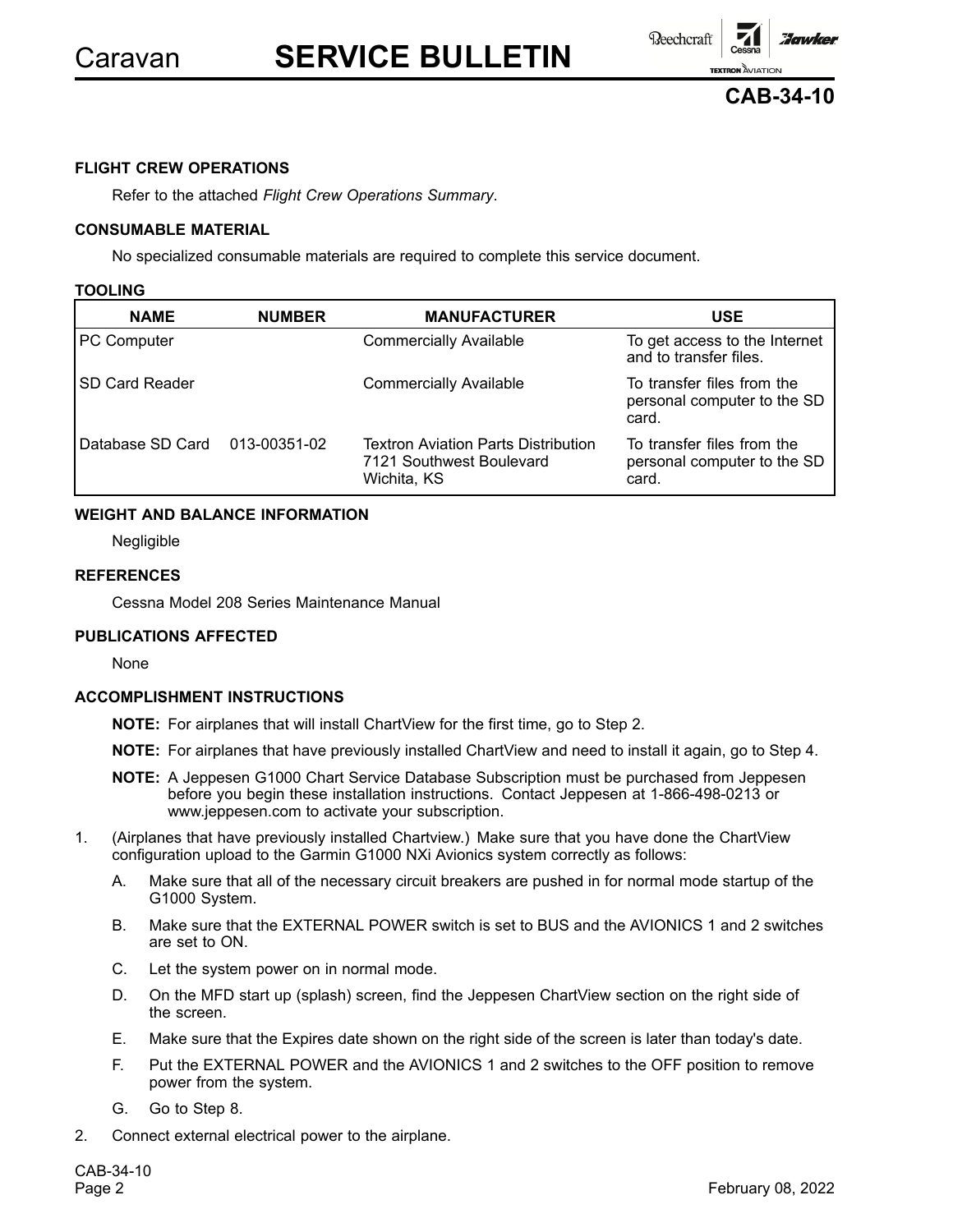

- 3. Find and record the SYSTEM ID NUMBER.
	- A. Make sure that all of the necessary circuit breakers are pushed in for normal mode startup of the G1000 System.
	- B. Make sure that the EXTERNAL POWER switch is set to BUS and the AVIONICS 1 and 2 switches are set to ON.
	- C. After normal system startup, turn the large FMS knob on the MFD to go to the AUX page.
	- D. Turn the small FMS knob to go to the AUX-SYSTEM STATUS page.
	- E. Find the AIRFRAME display box in the upper right corner of the screen and record the SYSTEM ID NUMBER.
	- F. Put the EXTERNAL POWER switch and the AVIONICS 1 and 2 switches to the OFF position.
- 4. Make sure you have the Jeppeson Distribution Manager (JDM) the program on your computer to update the G1000 Electronic Chart Service Database Subscription. If you do not have the JDM program on your computer, go to Step 5. If you do have the JDM program on your computer, go to Step 6.
- 5. Install the Jeppeson Distribution Manager (JDM) program on your computer as follows:
	- A. Download the Jeppeson Distribution Manager (JDM) to your computer as follows:
		- (1) On your computer, connect to the internet as needed.
		- (2) Get access to the Jeppesen website at www.jeppesen.com.
		- (3) Go to the Product and Services tab, Select the "DATA MANAGEMENT SOLUTIONS" drop down tab and select the "Jeppesen Distribution Manager" options.
		- (4) Select the appropriate option for Window or Mac computers.
		- (5) Download JEPPESEN DISTRIBUTION MANAGER (JDM) WINDOWS (OR MAC).
		- (6) Click run when prompted.

**NOTE:** Record the location (on your computer) of the JDM software.

- (7) Go to Step 6.
- 6. Do the ChartView enablement upload to the Garmin G1000 NXi Avionics system as follows:
	- A. Make sure that the EXTERNAL POWER and the AVIONICS 1 and 2 switches are in the OFF position to remove power from the system.
	- B. Disengage the PFD1, PFD2, and MFD circuit breakers.
	- C. Put the EXTERNAL POWER switch to BUS and the AVIONICS 1 and 2 switches to the ON position.
	- D. Push and hold the ENT key on the PFD2 while you engage the PFD2 circuit breaker.
	- E. Release the ENT key when the message **INITIALIZING SYSTEM** shows on the PFD2.
	- F. Push and hold the ENT key on the MFD while you engage the MFD circuit breaker.
	- G. Release the ENT key when the message **INITIALIZING SYSTEM** shows on the MFD.
	- H. Insert the 010-00330-50 ChartView Enablement Card in the top slot of the PFD1.
	- I. Push and hold the ENT key on the PFD1 while you engage the PFD1 circuit breaker.
	- J. Release the ENT key when the message **INITIALIZING SYSTEM** shows on the PFD1.
	- K. If applicable, respond **NO** to the update user settings.
	- L. Turn the large FMS knob on the PFD1 to go to the SYSTEM group and then turn the small FMS knob to go to the SYSTEM UPLOAD page.
	- M. Push the small FMS knob on the PFD1 to start the cursor.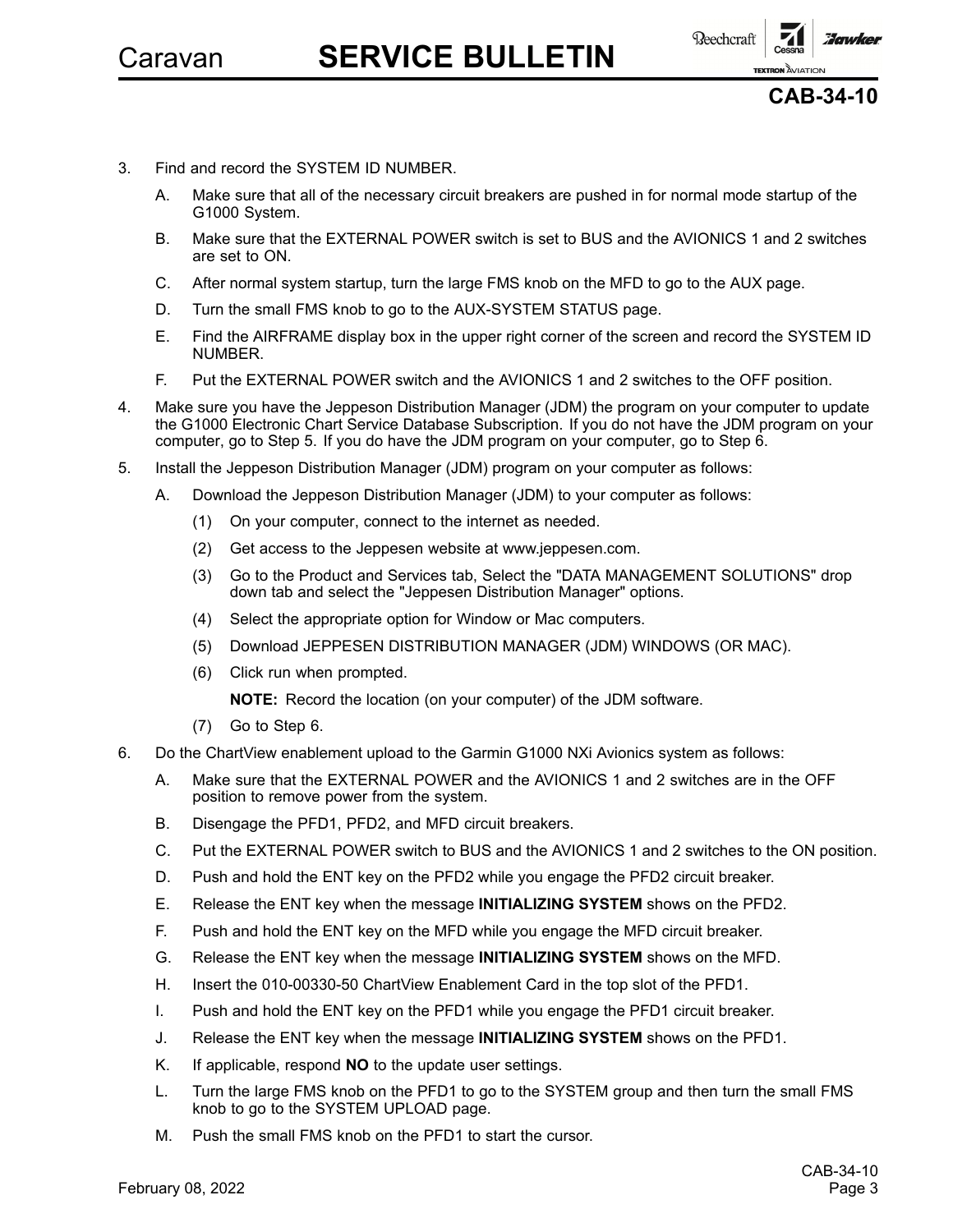

# Caravan **SERVICE BULLETIN**





**TEXTRON** AVIATION

**Hawker** 

- N. Turn the small FMS knob to highlight CONFIGURATION FILES in the AIRFRAME field.
- O. Push the ENT key.
- P. Turn the small FMS knob to highlight ENABLE ChartView in the FILE field and push the ENT key of the PFD1.
- Q. Push the LOAD soft key.
- R. Monitor the status of the upload.
- S. When **PASS** shows on the PFD1, push the ENT key to acknowledge that the installation is complete.
- T. Do Steps 6K through 6R again if the summary field shows not completed. Do not cancel <sup>a</sup> software upload before it successfully loads or fails. Wait until <sup>a</sup> successful load or fail shows in the summary field before you begin Steps 6K through 6R again.
	- **NOTE:** You can do Steps 6K through 6R up to <sup>a</sup> maximum four times because of <sup>a</sup> failed or cancelled upload prompt message. If the system does not upload after the fourth attempt, correct the hardware failure and start the configuration upload again. (Refer to Garmin Line Maintenance Manual 190-00869-00 Revision C or latest revision.)
- U. Push the UPDT CFG soft key, select YES, and then push the ENT key to update the PFD1 configuration module.
- V. Monitor the status of the configuration module update.
- W. When **UPDATE CONFIGURATION COMPLETE** dialog box shows on the PFD1, push the ENT key to acknowledge that the update is complete.
- X. Put the EXTERNAL POWER and the AVIONICS 1 and 2 switches to the OFF position to remove power from the system.
- Y. Remove the 010-00330-50 ChartView Enablement Card from the PFD1 top slot.
- Z. Keep the 010-00330-50 ChartView Enablement Card in the Pilot's Operating Handbook, Aircraft Software sleeve.
- 7. Do the ChartView configuration upload to the G1000 system as follows:

**NOTE:** A user ID and <sup>a</sup> password are necessary to download the updates. The user ID and the password are provided by Jeppesen when you order the G1000 Chart Service Database subscription.

- A. Insert the Database SD Card P/N 013-00351-02 into the SD card reader of the computer.
- B. Click the JEPPESEN DISTRIBUTION MANAGER icon that was installed on your computer to start the update for the Garmin G1000 electronic chart service.
- C. Log in with the user ID and password from your G1000 Chart Service Database Subscription provided by Jeppesen.
- D. From the list of services, select G1000 ELECTRONIC CHART SERVICE and click START.
- E. Select the SD card reader that has the Database SD Card installed and click the CONTINUE button.
- F. The update to the Database SD Card will begin. Monitor the update.

**NOTE:** The initial download is approximately 30 minutes in length, and subsequent updates take approximately 10 minutes.

- G. Remove the Database SD Card from the SD Card reader and insert it into the top slot of the MFD.
- H. Power on displays in normal mode and navigate to AUX-DATABASE page. Wait until the chartview database has been loaded to the standby position.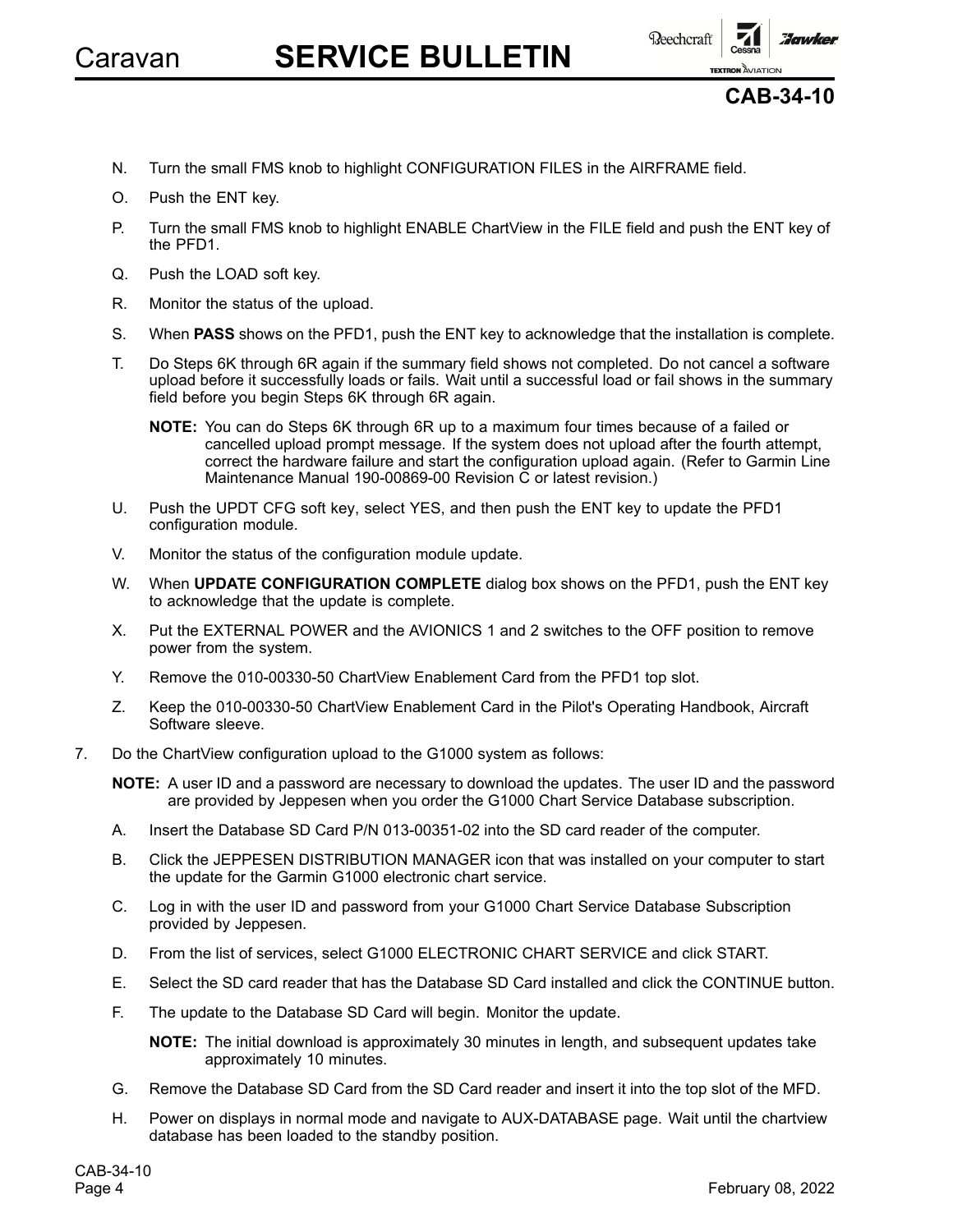Caravan **SERVICE BULLETIN**



**CAB-34-10**

- I. Power cycle the displays to activate the chartview database once chartview is activated, Power off displays and remove the SD Card from the MFD used for loading chartview.
	- **NOTE:** You must do Step 6 again every 14 days to update the Chartview configuration upload to the Database SD Card of the MFD. The Database SD Card used for loading the chartview database should not be included in the airplane as loose equipment. It should be kept in <sup>a</sup> safe location and used for subsequent database loading.
- 8. Make an entry in the airplane logbook that states compliance and method of compliance with this service document.

**NOTE:** Textron Aviation recommends that compliance with all service documents is reported to <sup>a</sup> maintenance tracking system provider.

- • Complete <sup>a</sup> record of compliance. (Maintenance Transaction Report, Log Book Entry, or other record of compliance.)
- Put <sup>a</sup> copy of the completed record of compliance in the airplane logbook.
- • Send <sup>a</sup> copy of the completed record of compliance to the maintenance tracking system provider used.

#### **MATERIAL INFORMATION**

•

Order the parts below to install this modification.

- **NOTE:** The 010-00330-50 Chartview Enablement Card is available from Textron Aviation Customer Service at Telephone: 316-517-5800 or Fax: 316-517-7271. Orders should be placed by **completing and returning the attached** ChartView Order Form.
- **NOTE:** Jeppesen G1000 Chart Service Database Subscription is only available from Jeppesen Sanderson, Inc. Contact Jeppesen at 1-800-621-5377 or www.jeppesen.com to set up your subscription prior to scheduling this Service Bulletin.

| <b>NEW P/N</b> | QUAN-<br>TITY | <b>KEY WORD</b>                                                      | <b>OLD P/N</b> | <b>INSTRUCTIONS/</b><br><b>DISPOSITION</b> |
|----------------|---------------|----------------------------------------------------------------------|----------------|--------------------------------------------|
| 010-00330-50   |               | ChartView Enablement Card<br>(Jeppesen Subscription not<br>included) | None           |                                            |
| Various        |               | Jeppesen G1000 Chart<br>Service Database<br>Subscription             |                |                                            |

\* Please contact Textron Aviation Parts Distribution for current cost and availability of parts listed in this service document. Phone at 1-800-835-4000 (Domestic) or 1-316-517-5603 (International). Send email to: parts@txtav.com.

Based on availability and lead times, parts may require advanced scheduling.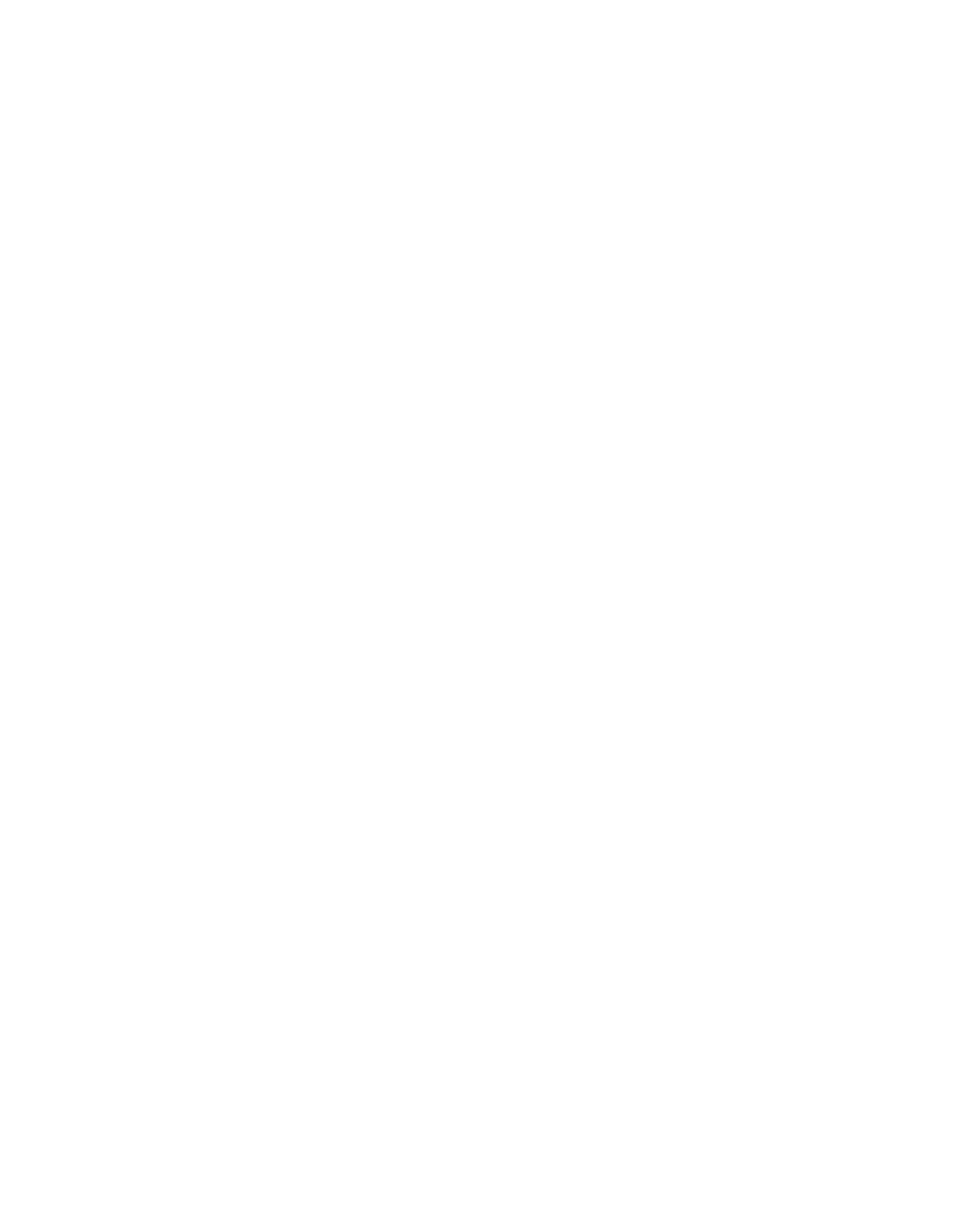Caravan **ATTACHMENT**



Subscription must be purchased prior to scheduling CAB-34-10.

**TEXTRON** AVIATION **CAB-34-10**

:Jawker

\* Please contact Textron Aviation Parts Distribution for current cost and availability of parts listed in this service document. Phone at 1-800-835-4000 (Domestic) or 1-316-517-5603 (International). Send email to: parts@txtav.com.

# **CARAVAN MODEL 208/208B CHARTVIEW ENABLEMENT ORDER FORM PART NO. DESCRIPTION**

010-00330-50 ChartView Enablement Card for Model 208/208B

**THIS FORM MAY BE COMPLETED AND SUBMITTED BY A CESSNA CARAVAN OR PROPJET SERVICE STATION OR AN INDIVIDUAL AIRPLANE OWNER.** Please complete the following in its entirety:

| <b>Order Information:</b>                                                                                                                                                                                                                                                                              |                                                                                                                                                                                                                                                                                                                                                                    |
|--------------------------------------------------------------------------------------------------------------------------------------------------------------------------------------------------------------------------------------------------------------------------------------------------------|--------------------------------------------------------------------------------------------------------------------------------------------------------------------------------------------------------------------------------------------------------------------------------------------------------------------------------------------------------------------|
| Airplane Serial Number: _________________________System ID Number (REQUIRED): _____________________                                                                                                                                                                                                    |                                                                                                                                                                                                                                                                                                                                                                    |
|                                                                                                                                                                                                                                                                                                        |                                                                                                                                                                                                                                                                                                                                                                    |
|                                                                                                                                                                                                                                                                                                        |                                                                                                                                                                                                                                                                                                                                                                    |
|                                                                                                                                                                                                                                                                                                        |                                                                                                                                                                                                                                                                                                                                                                    |
|                                                                                                                                                                                                                                                                                                        |                                                                                                                                                                                                                                                                                                                                                                    |
|                                                                                                                                                                                                                                                                                                        |                                                                                                                                                                                                                                                                                                                                                                    |
|                                                                                                                                                                                                                                                                                                        |                                                                                                                                                                                                                                                                                                                                                                    |
| <b>Payment Information:</b>                                                                                                                                                                                                                                                                            |                                                                                                                                                                                                                                                                                                                                                                    |
| NOTE: If paying by credit card, please contact your bank to make sure that the authorization for the transaction amount will clear<br>PRIOR to submitting this form.                                                                                                                                   |                                                                                                                                                                                                                                                                                                                                                                    |
| (Circle One) VISA, MasterCard, American Express                                                                                                                                                                                                                                                        | Name on the Card:<br><u> Letting and the card:</u>                                                                                                                                                                                                                                                                                                                 |
|                                                                                                                                                                                                                                                                                                        |                                                                                                                                                                                                                                                                                                                                                                    |
| Cessna Customer Account Number:<br>Cessna Customer Account Number:                                                                                                                                                                                                                                     |                                                                                                                                                                                                                                                                                                                                                                    |
| New York, 10081 USA. Account Number 910-1-209543, ABA Routing Number 0210-00021 Swift code Chasus33.                                                                                                                                                                                                   | Wire Transfer: Please submit order form prior to sending wire information. JP Morgan Chase Bank 1 Chase Manhattan Plaza New York,                                                                                                                                                                                                                                  |
| Customer Signature:________________________________  Date: _______/_________/________                                                                                                                                                                                                                  |                                                                                                                                                                                                                                                                                                                                                                    |
| By signing this order form the customer agrees that, upon shipment to the customer, this purchase is<br>non-refundable. Customer also understands that ChartView will require compliance with a Cessna Service<br>Bulletin and may only be installed by a Textron Aviation Authorized Service Station. |                                                                                                                                                                                                                                                                                                                                                                    |
| Fax Number: (316) 517-7271<br><b>Textron Aviation</b><br>Dept. 751/P.O. Box 7706<br>Wichita, Kansas 67277-7706<br>Phone Number: (316) 517-5800                                                                                                                                                         | SPECIAL NOTE: Orders are shipped premium carrier<br>within 3-5 business days. *All orders will be charged sales<br>tax unless a copy of your tax exemption form is included<br>with this order.** Jeppesen G1000 Chart Service Database<br>Subscription is only available from Jeppesen Sanderson, Inc.<br>Contact Jeppesen at 1-800-621-5377 or www.jeppesen.com. |